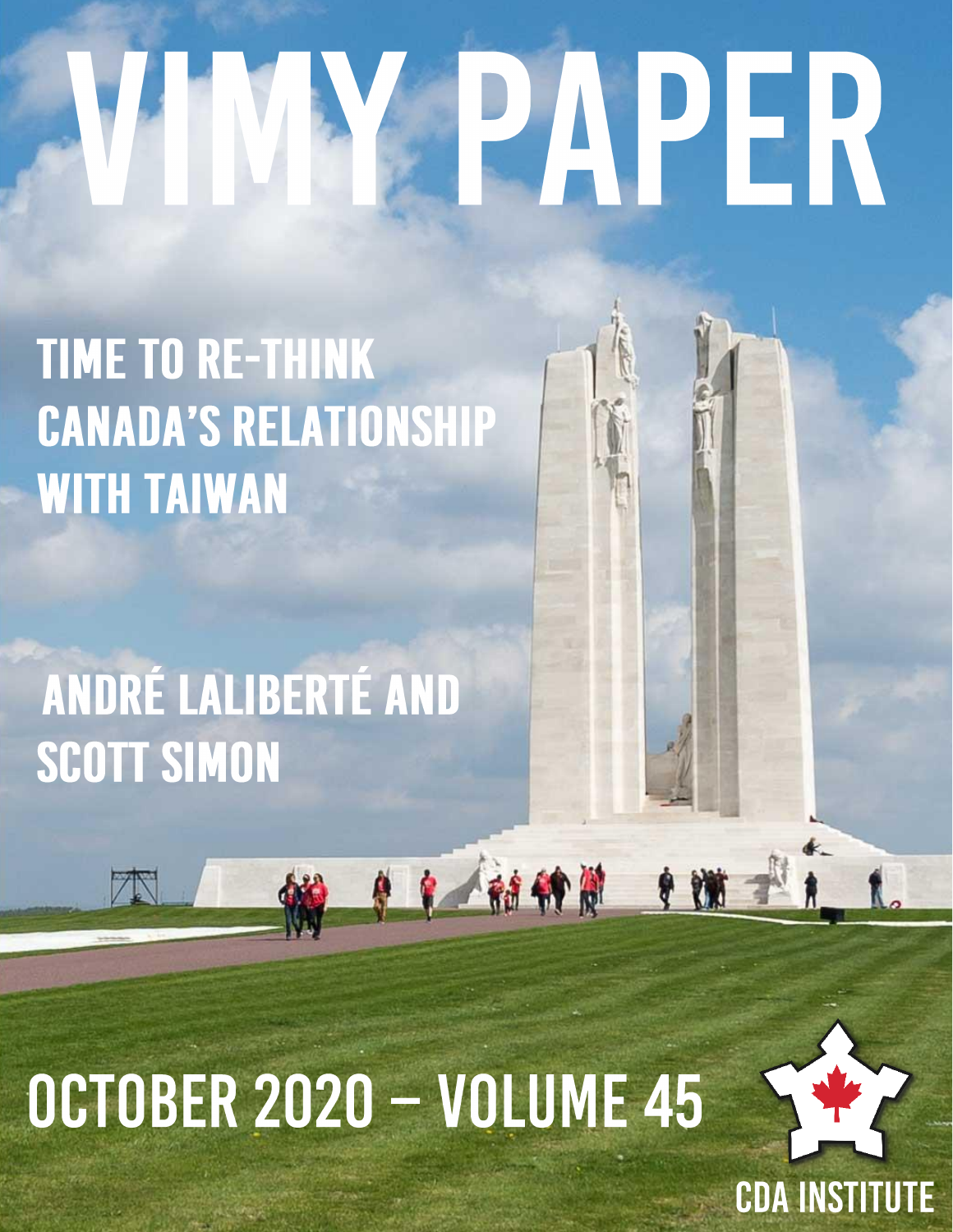# **TIME TO RE-THINK CANADA'S RELATIONSHIP WITH TAIWAN**



### **BY: ANDRÉ LALIBERTÉ AND SCOTT SIMON**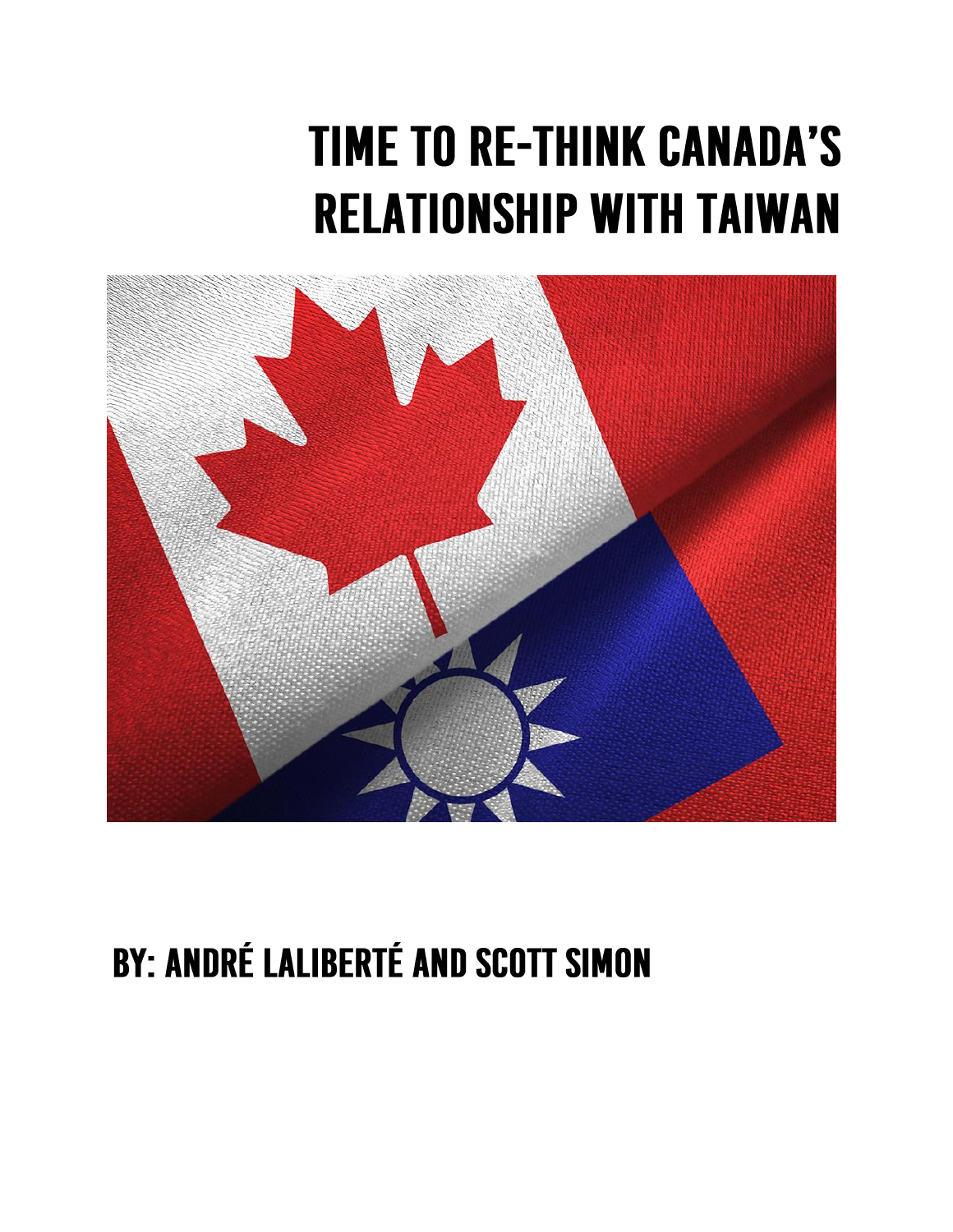#### TIME TO RE-THINK CANADA'S RELATIONSHIP WITH TAIWAN

On 2 January 2019, General-Secretary of the Chinese Communist Party (CCP) Xi Jinping expressed his will to annex Taiwan in his "Second Message to the Compatriots of Taiwan": "We do not renounce the use of force and reserve the option of taking all necessary measures." On 17 January, Taiwan's Indigenous Historical Justice and Transitional Justice Committee responded that "the national future of Taiwan will be decided by self-determination of the Taiwanese Indigenous peoples and all the people who live on our motherland."ii This volley of words already shows the political reality that separates the Taiwan Strait. Xi claims to speak for the entire Chinese nation. However, democratic and multi-cultural Taiwan entertains a multiplicity of voices from rejection of Xi's message by President Tsai Ing-weniii and Indigenous leaders to Taipei Mayor Ko Wen-je who, at the July 2020 Taipei-Shanghai Twin City Forum, said "family harmony is better than family hostility."<sup>iv</sup>

Taiwan is important on its own merits. It defends a territory larger than Belgium, hosts a population similar to Australia's, and ranks 22<sup>nd</sup> in GDP.<sup>v</sup> There are about 60,000 Canadians in Taiwan, making it home to the fourth largest Canadian diaspora community, and 200,000 Taiwanese in Canada. As the centre of the world's semiconductor industry, it is strategically important as the heart of our interconnected society.

Chinese threats against Taiwan jeopardize Canada. As we learned from COVID-19, a break-down in international supply chains weakens our economy. If China were to blockade Taiwan, Canada would have logistical problems of repatriating Canadians. A full-blown refugee crisis would require even greater Canadian mobilization. How can Canada continue to benefit from Canada-Taiwan relations, and contribute to the prevention of cross-strait conflict? This is one of the most urgent issues we face.

#### **CANADA-TAIWAN RELATIONS**

Canada's relationship with Taiwan, like that with neighboring China and Japan, emerged from the missionary experience. George Leslie Mackay, born in Ontario, served in Taiwan with the Canada Presbyterian Church from 1871 until his death in 1901, founding schools and what is now one of Taiwan's largest hospitals. Canadian missionaries witnessed China's Qing Dynasty belatedly claimed sovereignty over all of Taiwan in 1875, failed to subdue the Indigenous-controlled territories, and handed the island to Japan in 1895. After 1929, when Canada set up an Embassy in Tokyo, relations with Taiwan were managed as part of the Canada-Japan relationship.

Canada established relations with the Republic of China (ROC) in 1942, opening an Embassy in Chongqing, and moving to Nanking in 1946. After the 1949 establishment of the People's Republic of China (PRC), diplomats remained in Nanking, as Ottawa debated recognition of the PRC. After the outbreak of hostilities in Korea, Canada closed the delegation. The ROC, after withdrawing to Taiwan, maintained an Embassy in Ottawa, but Canada under both liberal and conservative administrations did not send a delegation to Taiwan.<sup>vi</sup>

The Pearson government would have liked a two-government policy recognizing both the PRC and a government holding authority only over Taiwan, but this was equally unacceptable to both the PRC and the ROC. When the PRC demanded Canada to recognize their sovereignty over Taiwan, Canadian negotiators demurred, saying that these negotiations could not determine the size of China. The result was a compromise in the joint communiqué establishing Canada-PRC relations, in which Canada only "took note" of Chinese assertions about Taiwan. Mitchell Sharp explained to the House of Commons: "The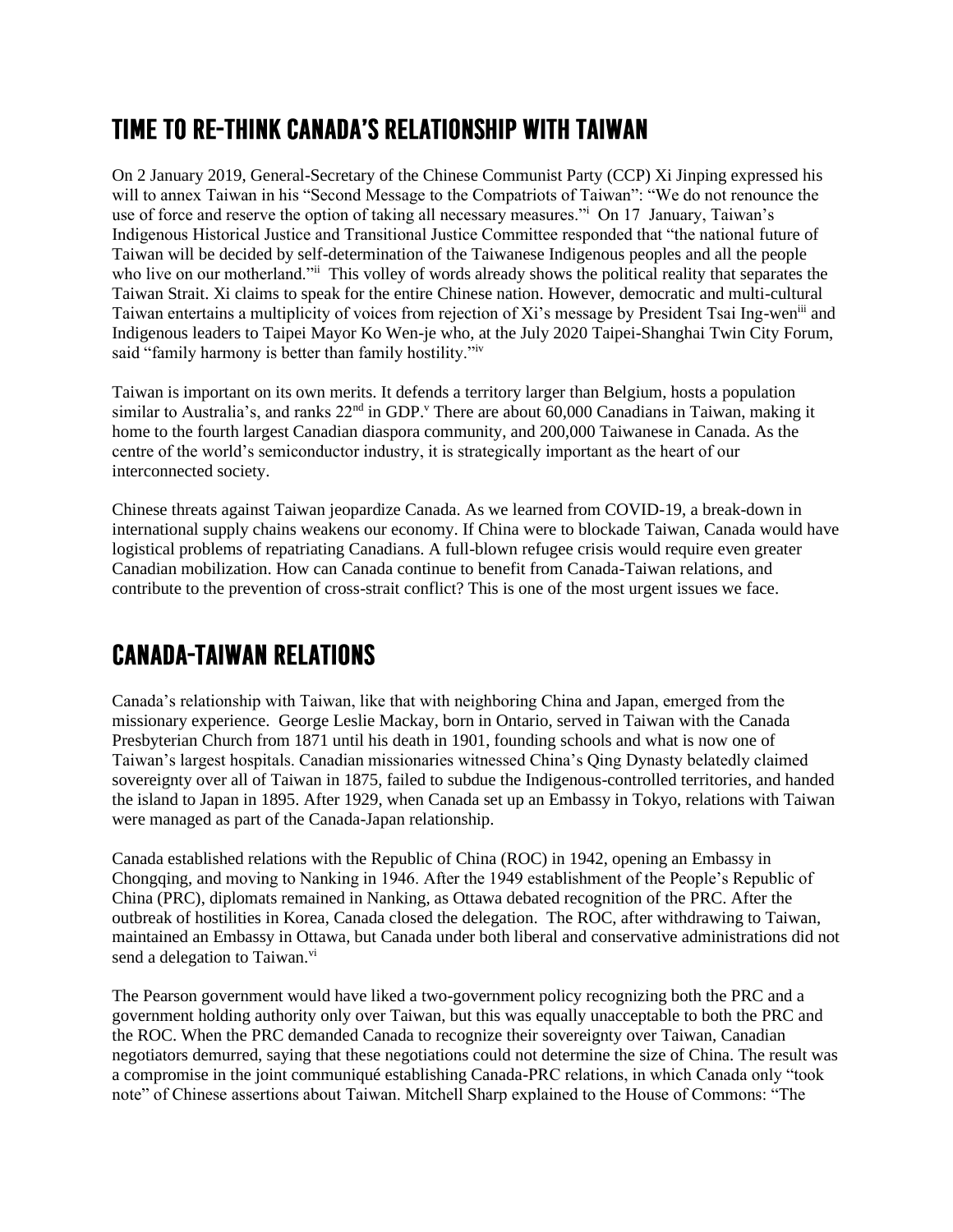Canadian Government does not consider it appropriate either to endorse or to challenge the Chinese Government's position on the status of Taiwan." In October 12, 1970, after Canada had negotiated diplomatic relations with the PRC, the ROC broke relations with Canada.<sup>vii</sup>

Even in the absence of diplomatic relations, however, economic and social relations between Canada and Taiwan continued to develop. In 1970, Taiwan founded the China External Trade Development Council (CETRA) and opened an office in Montréal. The administration of Brian Mulroney signaled a desire to improve economic relations with Taiwan, which has emerged in the 1980s as one of the four "Asian tigers". In 1986, Canada opened the representative office that eventually became the Canadian Trade Office in Taipei (CTOT). In 1991, the Taipei Economic and Cultural Office (TECO) opened in Toronto and Vancouver, followed by Ottawa in 1992. In 1993, the representative office moved to Ottawa. Both delegations are staffed with professional diplomats and carry out nearly all the functions of an Embassy.

During these years, Taiwan democratized decisively, with the 1987 founding of the Democratic Progressive Party (DPP) a major milestone. In response to popular pressures, President Lee Teng-hui (1988-2000) and reformist supporters in the KMT ended martial law and passed a series of reforms ensuring that Taiwanese would choose their leaders at all levels.<sup>viii</sup> These changes, entrenched constitutionally now for over thirty years, have made Taiwan a liberal democracy.

When President Lee recognized the existence of the PRC in 1991, he unilaterally announced the end of hostility between the CCP and the KMT. Most importantly, the Chinese civil war lost its *raison d'être* when one of its protagonists, the KMT, lost power in 2000 to the DPP through the ballot box.

Nowadays, an overwhelming majority of Taiwanese do not identify as Chinese but as Taiwanese.<sup>ix</sup> Taiwanese voters have collectively refrained from electing a government that would proclaim independence because they know that for China it is a *casus belli*. Canada and most nations have acknowledged this complicated situation and the status quo that has prevailed since then, under the condition that both sides would arrive peacefully at a mutually agreeable arrangement between them. China, however, has changed the status quo because of its military incursion in Taiwan's airspace in 2020.<sup>x</sup> In sum, Taiwan has transformed from a military dictatorship claiming all of China as its territory to a wealthy democracy that seeks to maintain the status quo, support peace, and deter military aggression. China is now the clear aggressor. Canada must reappraise its relationship with Taiwan in this context.

#### **ECONOMIC DIMENSIONS OF THE CANADA-TAIWAN RELATIONSHIP**

Canada and Taiwan have much in common economically. Both live in the shadow of a giant. Both stand out as advanced economies ranked by the World Bank as high-income. Taiwan meets all the requirement to join the club of advanced market economies, the Organization of Economic Cooperation and Development, which counts 37 members in Europe, the Americas, Oceania, and East Asia, and of which Canada was one of the 19 founding members. $x_i$ 

Canada is an Indo-Pacific nation whose economy increasingly depends on trade with that region. Taiwan is strategically located in one of the planet's busiest trade routes, between Japan and the maritime routes to the Indian ocean, on whose stability Canada depends for trade with those parts of the world. Taiwan is a key link in the global value chain for strategic industries, such as aerospace, information and communication technology, bio tech and clean technologies. Cooperation in these areas has extended in the most advanced research institutes of top-level Universities in the country. Global Affairs Canada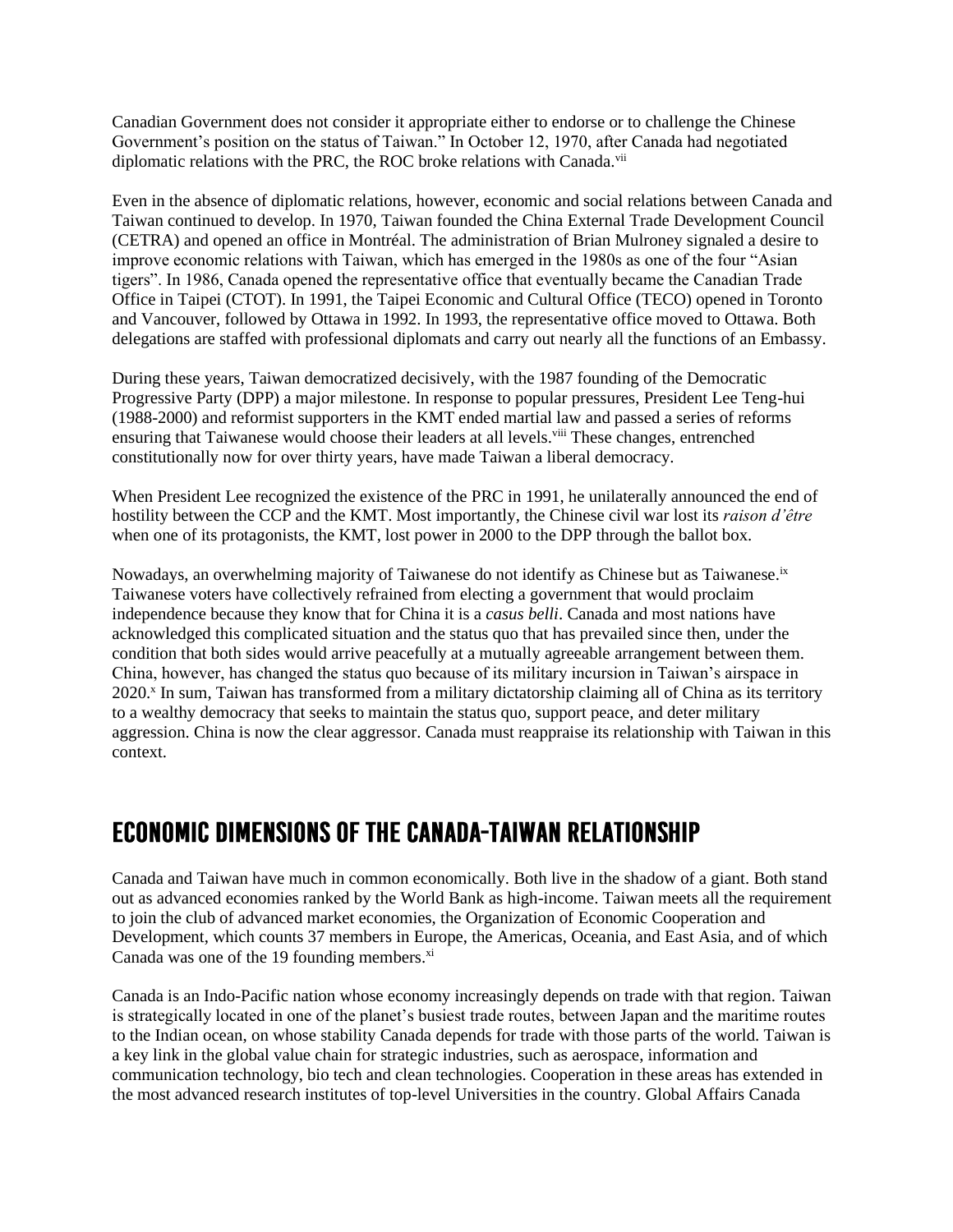reports that the bilateral exchanges between Canada and Taiwan has favoured Taiwan for the last five years, with Canada importing almost three times the value of its exports.<sup>xii</sup> Canada has worked fruitfully alongside Taiwan in some multilateral economic contexts. Canadians representatives dealing with Taiwanese counterparts on trade disputes can work with their colleagues because Taiwan is already a signatory to the WTO as the Separate Customs Territory of Taiwan, Penghu, Kinmen, and Matsu; likewise, it discusses issues in the forum of the Asia Pacific Economic Cooperation, as Chinese Taipei. Taiwan is also one of the founders of the Asia Development Bank, and remain one of its members as Taiwan, China. These different alternative naming, always done not to antagonize China, only generate confusion and do not represent the reality of a sovereign state in Taiwan, officially named the Republic of China. Canada and Taiwan also cooperate closely on issues of intellectual property rights and technology transfers. Within most of the international organizations that belong to the UN system, however, Canada cannot work with Taiwan, because China excludes Taiwan even from observer status and cooperation on issues of pragmatic concern. Canada's reliance on the economies of the Indo-Pacific region came to the fore in 2020 like never before, as the COVID-19 pandemic revealed vulnerabilities to the global economy. The outbreak of the pandemic revealed the risks to Canada by over-reliance on supply chains based in China, when the customs of that country held up masks and other PPE after complaints about faulty products.<sup>xiii</sup> This behaviour contrasts with repeat donations of millions of masks and PPE from Taiwan to medical personnel and first nations' communities.<sup>xiv</sup>

Both Canada and Taiwan are party to seven agreements within the WTO and are negotiating two other ones. The agreements already in force includes ones on trade facilitation, trade-related aspects of intellectual property rights, trade-related investment measures, information technology, and government procurements. The agreements under negotiation cover trade in services, and environmental goods.xv Taiwan and Canada have also signed a number of Memorandum of Understanding (MOU) for cooperation on a wide range of issues. This includes Cooperation of Telecommunication Technology<sup>xvi</sup>; a working holiday agreement allowing people to travel and work in each other's country since 2010<sup>xvii</sup>; and an arrangement for the avoidance of double taxation and the prevention of fiscal evasion with respect to taxes on income reached in 2016.<sup>xviii</sup> A Foreign Investment Protection Agreement (FIPA) between our two countries would be a boon to greater foreign direct investment in both directions. The Comprehensive and Progressive agreement for Trans-Pacific Partnership (CPTPP), which deepens our engagement with Asia, presents us with a major opportunity to deepen our economic relationship with Taiwan. This partnership brings together, except for Vietnam, major market economies. In 2016, Taiwan already announced its interest in signing this multilateral agreement. This is natural: Taiwan is already part of the trans-Pacific value chain, it is a market economy that stands at the cutting edge of technology, and its economic structure and legal system are compatible with other CPTPP member economies.

#### POLITICAL-LEGAL DIMENSIONS OF THE CANADA-TAIWAN RELATIONSHIP

One of the major strengths of the existing unofficial relationship between Canada and Taiwan is the set of common values shared by both countries. Both have a multi-party system, practice political alternance between political parties, accept the principle of loyal opposition, and enforce accountability. The liberal and progressive values upheld by the political parties in Ottawa's Parliament Hill found echo in those of their Taiwanese counterparts. Taiwan's Democratic Progressive Party (DPP), which is in power in Taipei, is a full-time member of the Liberal International, to which belongs the Liberal Party of Canada; the Chinese Nationalist Party (KMT) belongs to the same international organization as the Conservative Party of Canada, the International Democrat Union.

Canada and Taiwan belong to the same club of liberal democracies. China is not unless it changes its political system, something that the CCP rejects. Despite a policy of engagement with China for half a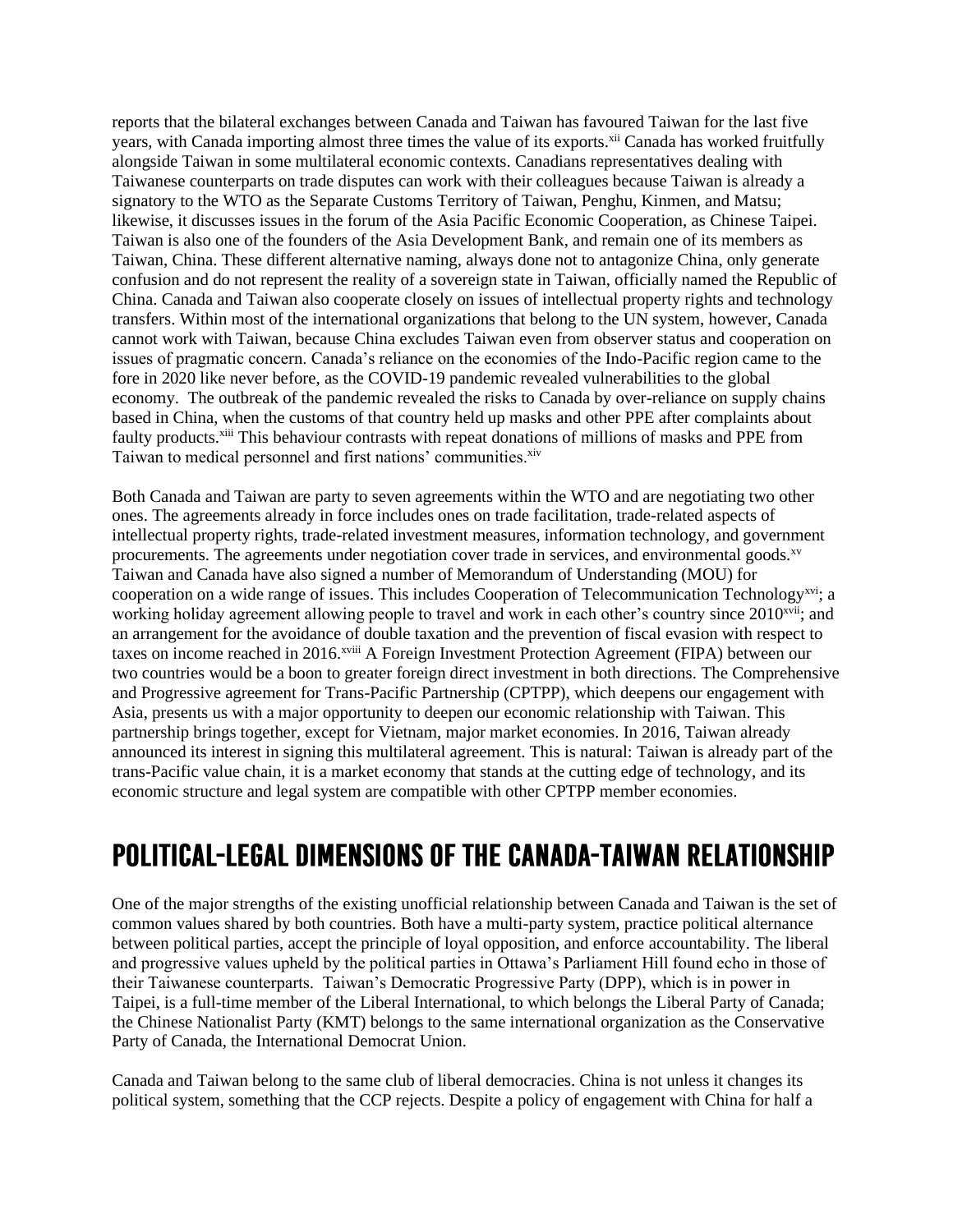century, Canada has not seen a convergence with its political values. On the other hand, Taiwan has transformed dramatically in the same timespan from an authoritarian regime to one of Asia's most vibrant democracies. After four decades of martial law, the Taiwanese population has peacefully completed a democratic transition and has achieved constitutional reforms that have eliminated most of the vestiges of the claim to represent all of China, and that affirm the sovereignty of the population in Taiwan. That country today stands out in the vanguard in respecting civil liberties.<sup>xix</sup>

The recognition of the PRC by Canada did not nullify the fact that the ROC remained a sovereign state in Taiwan and its offshore islands, which Beijing has never controlled since 1949. Ottawa's recognition of the PRC merely accepted that it represents the 850 million Chinese under its jurisdiction, while remaining silent about Taiwan. Moreover, when Canada-ROC relations ended, the Taiwanese did not have a say in the matter, no more than they determined their government. When the authoritarian KMT ruled the ROC, it agreed with the CCP that there is one China and that Taiwan is part of it. The only difference was that the KMT thought they were the legitimate rulers of China. Canada faced a zero-sum situation when both sides claimed all of China. This situation changed as subsequent governments in Taiwan have recognized that the CCP rules China.

Since the 1990s Canada deals informally with the authorities in Taiwan that its citizens choose at all levels. The Taiwanese government can claim, rightly, a mandate to represent the population of Taiwan and offshore islands, no more no less. Since the founding of the DPP in 1986 and the repeal of Martial Law a year later, Taiwanese have embarked decisively on a process of democratization, asserting clearly and non-violently their right to self-determination. With every election for local governments, the Legislature, and the Presidency, voters have expressed their rejection of any attempt by China to influence their vote. The resilience of Taiwanese democracy has profound implications: it proves that democracy can grow in a society with a Chinese heritage; it is a rebuttal to the idea that democracy and human rights are not universal values.

Yet, despite the shared values on which Canada and Taiwan could establish stronger bilateral cooperation, pressures exerted by China undermine the full potential of a mutually beneficial relationship. The absence of full diplomatic relations with Taiwan weakens Canada's case to establish itself as a promoter of human rights and respect for democratic values. The same way that Canada gained moral standing by opposing the regime of Apartheid in South Africa and supporting the right of self-determination of East Timorese after Indonesia annexed the former Portuguese colony of Timor Leste, it would win the moral grounds by supporting Taiwanese right to self-determination despite the opposition of its giant neighbor. Canada even pursued full diplomatic relations with Cuba for decades when the US was imposing sanctions on that country and retaliating against foreign companies that invested there.

The current crisis in Canada's bilateral relations with China offers an opportunity to reassess our relation across the board with China and other countries of the Indo-Pacific. Rethinking Canada's relations with Taiwan, however, means forging a way to go forward in that bilateral relation independently of the relation between Ottawa and Beijing. Viewed from the perspective of cooperation between liberal societies, open democracies, and post-industrial market economies, it makes sense for Canada to deepen its relations with Taiwan and its like-minded neighbors South Korea and Japan, who face similar challenges with the global commons such as climate change. In recent years, Canada-Taiwan interactions have increased in substance, in trade, business, technical cooperation, academic exchanges, and tourism. This deepening of contacts, which increase in complexity, inevitably calls for tighter and more integrated exchanges at the political level.

China will oppose the smallest indicator of a move in that direction. But as we suggest below, this need not be the case if Canada depicts that change as a correction to the bilateral relation between Canada and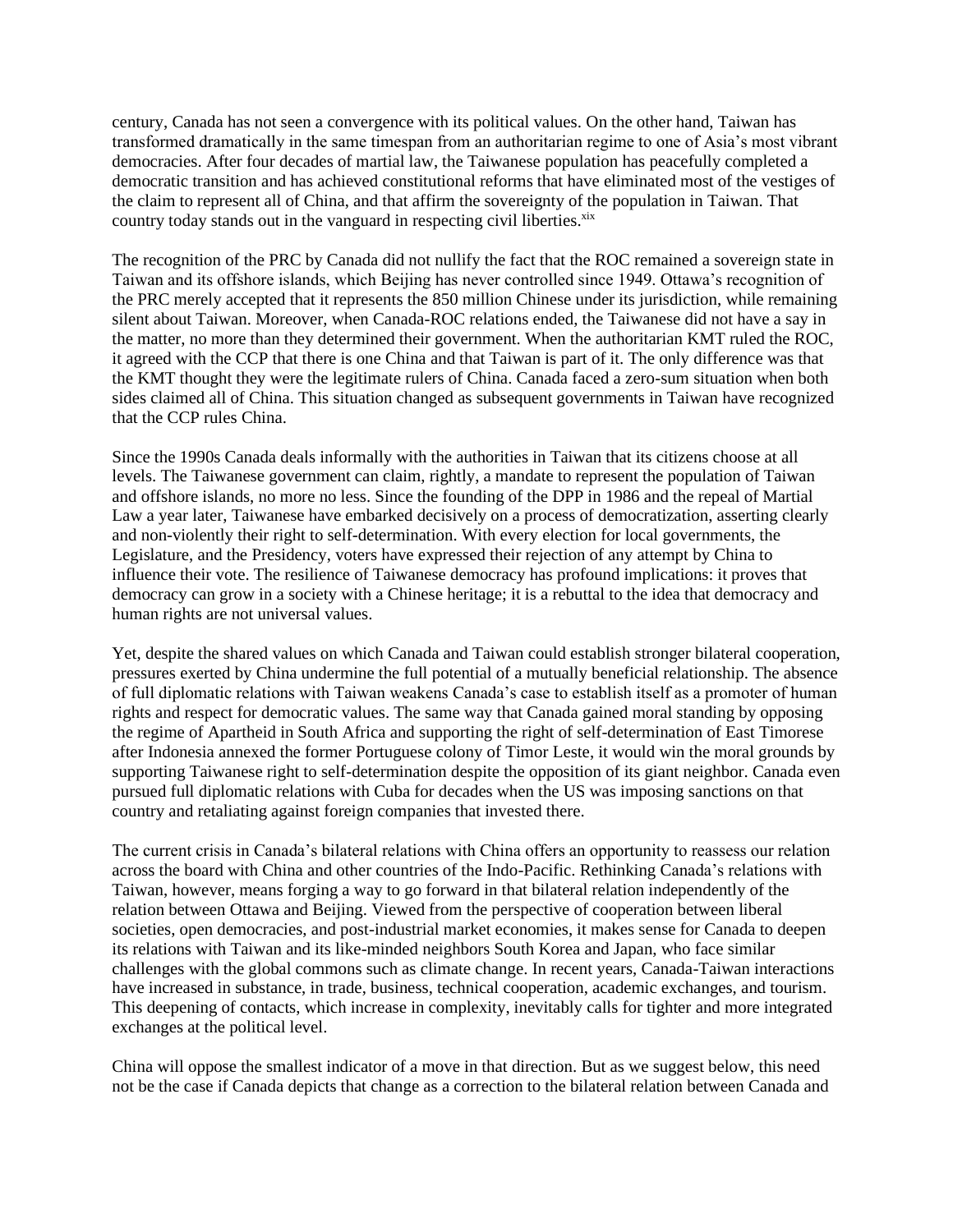Taiwan that recognizes the change in the latter. Canada will need to adopt a concerted approach with likeminded actors to conduct this long-overdue reckoning.

#### SOCIAL DIMENSIONS OF THE CANADA-TAIWAN RELATIONSHIP

The many shared interests on addressing social issues both countries face constitute a third strength in the Canada-Taiwan relationship. Cooperation between Canada and Taiwan rests on more than trade and commonly held respect for human rights and democratic values: they also have a mutual interest on many other issues that matter for the global commons: control of pandemics and climate change mitigation immediately spring to mind. But there are other issues, such as addressing the needs of our ageing societies, humanely managing migration, and reconciliation with indigenous people, in which both countries stand to gain much in learning from each other's best practices.

We are learning the hard way that the first two of these issues, long considered as non-traditional threats to our security, have suddenly become urgent. The COVID-19 pandemic is a clear and present danger, while climate change is a threat that could prove destructive if not addressed in a timely manner. Canada is already cooperating with Taiwan on biotechnology and other cutting-edge sectors such as artificial intelligence, the internet of things, and digital health.<sup>xx</sup> Both countries would benefit from more scientific cooperation receiving full government support. Taiwan stands out on the frontline of fighting the COVID-19 pandemic and has shown the world how a democratic country can implement rapidly a strategy of tracking, isolating, and mitigating the pandemic without sacrificing public liberties. Because such risks know of no frontier, the exclusion of a country on the scope of Taiwan represents an impediment to our health security, as the world could stand to benefit from learning how that country has managed to address this hazard.

The differences in the political structures of the two countries would require creativity in how to organize cooperation, as Taiwan is a centralized and unitary state, while Canada is federal. Taiwan has a national Ministry of Health and Welfare which is also responsible for social insurance and social assistance; in Canada health care and most social programs fall under provincial jurisdiction. To help tackle pandemics, the Taiwan Minister of Health and Welfare supervises both the Center for Disease Control and the National Health Insurance. In Canada, these two key functions are divided between the coordinating authority of the Chief Public Health Officer at the federal level, and the various provincial and territorial health authorities at ministerial level, which are responsible for various health care delivery establishments such as hospitals and clinics. Perhaps the federal government could seek direct cooperation with Taiwan on public health issues, while also facilitating agreements between Canadian provinces and Taiwan on the model of existing agreements such as those to mutually recognize drivers' licenses.

As countries concerned by climate change's consequences for their welfare, Canada and Taiwan have every incentive to cooperate, despite the differences in climate. Cities and local governments in both countries have a lot to gain in cooperating for developing better infrastructures that mitigate the consequences of more violent storms and longer periods of heat waves. This cooperation, in particular, implies the development of public transit, a domain in which Canada and Taiwan already have a wellestablished record of cooperation, with Bombardier gaining a contract more than a decade ago to prolong the rapid transit system in Taipei.<sup>xxi</sup>

Canada and Taiwan face similar challenges with respect to the ageing of their society, which will require more than an expansion of elderly and long term care but also greater attention to labour force trends, in coordination with ministries responsible for immigration and citizenship, as labour shortages in both societies in the care sector constitute a powerful pull factor in the recruiting of an international workforce.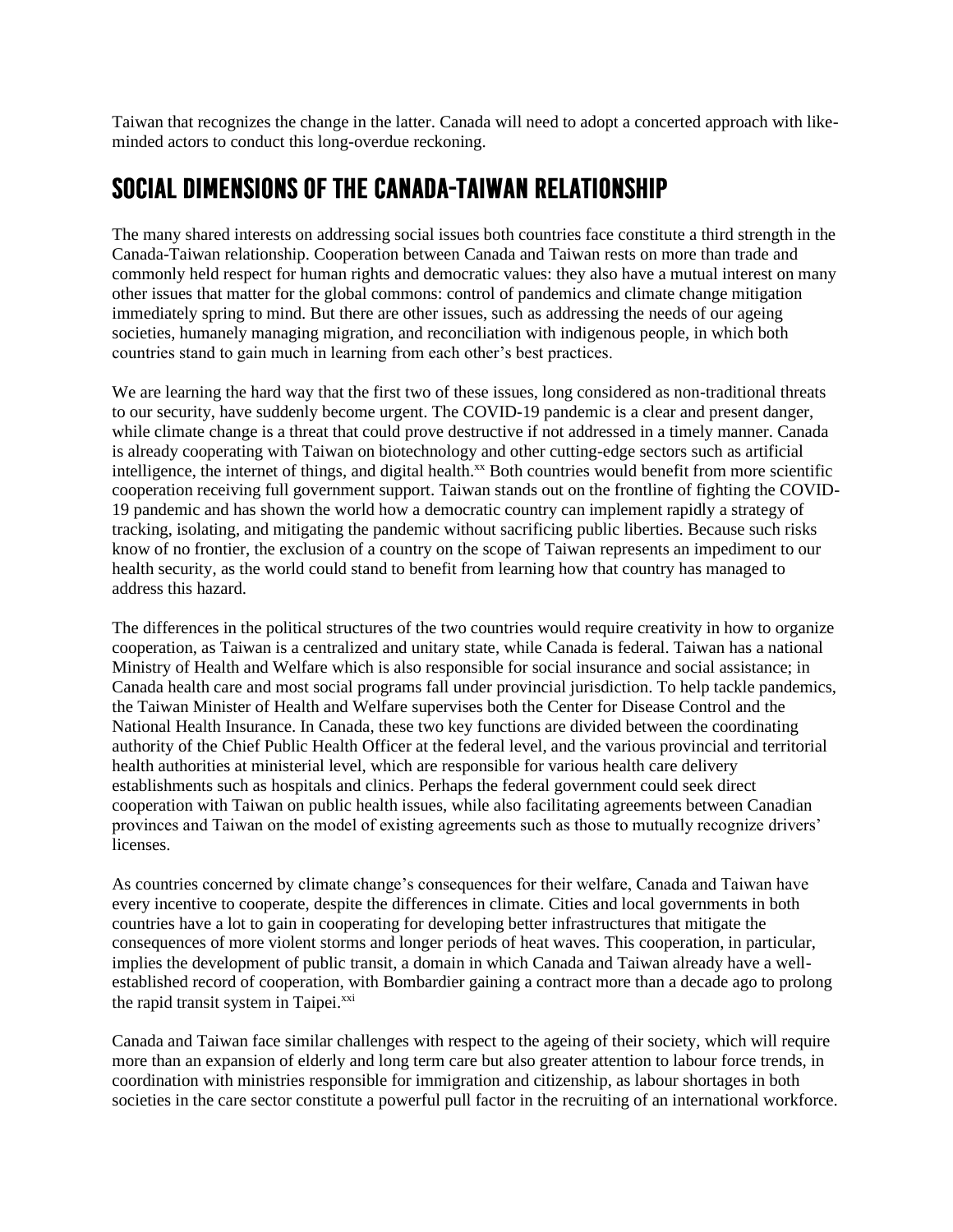Canada and Taiwan have also had fruitful exchanges on policies of recognition and reconciliation with indigenous peoples.

Many things remain missing in the social dimension of the Canada-Taiwan relations. Without diplomatic recognition, cooperation between Ministries and Departments are difficult, especially in the context of multilateral fora where China imposes its will. The actions of China in the latest World Health Assembly (WHA) is a patent example of that problem. Taiwan has achieved one the lowest number of confirmed cases and deaths in the world during the current pandemic, demonstrating the efficiency of its strategy of quarantine, containment, and treatment to achieve these results.<sup>xxii</sup> And yet, China has blocked Taiwan's participation in the WHA. This kind of obstruction hurts the health of the global community.

#### SECURITY DIMENSIONS OF THE CANADA-TAIWAN RELATIONSHIP

Canada has an interest in ensuring safe passage of civilian ships in the Taiwan Strait and the waters north and south of Taiwan. Due to geography, demographics, and global trade, Canada is an Indo-Pacific country, and the security of the region is a matter of national interest as important as the North Atlantic. Freedom of navigation in the South China Sea is important to Canada. In 2016, Canada's trade value through the South China Sea was valued at US\$21.8b, 2.67 per cent of all our trade in goods.<sup>xxiii</sup>

China and Russia have both been challenging the status quo in the region, with an increase in "grey zone" actions that challenge existing arrangements, while stopping just short of triggering military reaction. To give two examples from Japan's Defence White Paper 2020, Chinese government vessels intruded into Japanese territorial waters 282 days in 2019: and 83 days in the first three months of 2020. In 2019, Japan's Air Self-Defence Force had to scramble 947 times to monitor suspicious aircraft near Japan's territorial airspace.<sup>xxiv</sup> China's PLAF fighters circled Taiwan 15 times since December 2016 as a show of force. Although Chinese fighters formerly avoided crossing the Strait median line, they have since March 2019 regularly done so, to be repelled by Taiwanese forces. Chinese fighters entered Taiwan's southwestern airspace nine times in June 2020, plus one approach via Japan's Miyako Strait. There were five incursions in July, including two at night. On August 10, Chinese fighters crossed the median line (timed to coincide with US Health Secretary Alex Azar's meeting with President Tsai).xxv This one-sided escalation of military activities is a clear sign that China intends to change the status quo; and that the risk extends beyond Taiwan. Taiwan is a stabilising force in the area, more precisely in the South China Sea, the Taiwan Strait, and the East China Sea.

In the South China Sea, Taiwan claims sovereignty over the Spratly and Paracel Islands (Prata, or Dongsha Island). These claims date historically to ROC claims. In 1947, the ROC declared its maritime borders with the creation of a map with an "eleven-dotted" or "U-shaped" line which now forms the basis of PRC claims to the area. In 2007, Taiwan created the Dongsha Atoll National Park. The 0,51 km<sup>2</sup> Taiping Island was garrisoned by ROC Marine Corps until 1999, when the Marines were replaced with Coast Guards. An airstrip was completed in 2007.<sup>xxvi</sup> Since 2007, Kaohsiung has maintained a turtle reserve there; and since 2009, Taiwan has monitored greenhouse gases in a project with the US National Oceanic and Atmospheric Administration. It can potentially become a haven for international scientific research.xxvii Taiwan's continuing presence here prevents China from completely enclosing the South China Sea.

Taiwan itself is in a strategic place for other Indo-Pacific powers because of the Taiwan Strait which separates it from China. This is currently the shortest and most practical route between Southeast Asia and Northeast Asia; and is considered international waters by most countries, including Canada. In June 2019, Canada's HMCS Regina and replenishment ship MV Asterix transited the Strait as part of Operation Neon for surveillance and enforcement of UN sanctions against North Korea.<sup>xxviii</sup> This exercise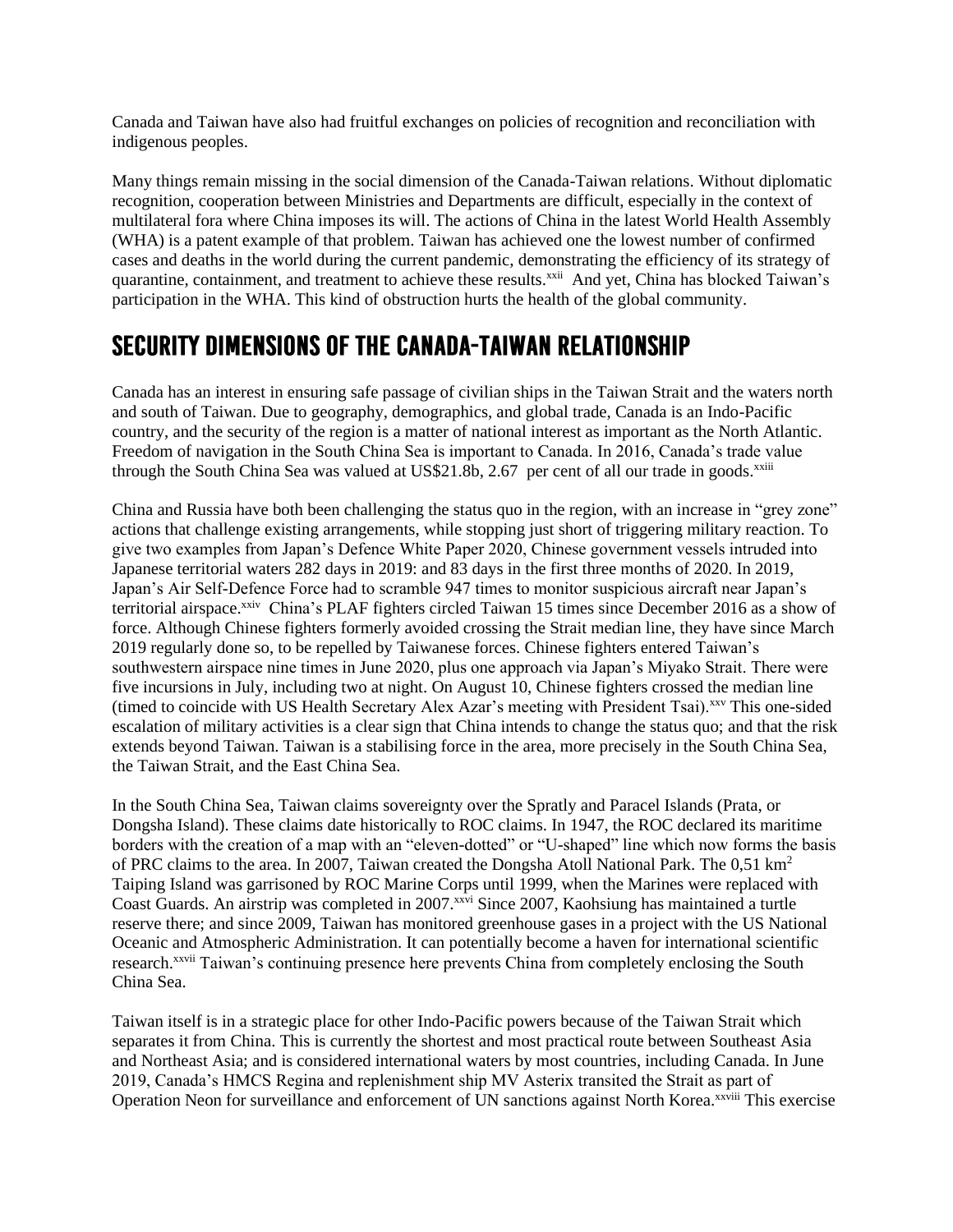was followed in September by the passage of the HMCS Ottawa.<sup>xxix</sup> China considers the Taiwan Strait to be a domestic waterway; and closely monitors the passage of all foreign ships. Only the effective independence of Taiwan, which also monitors such passages with its own military, keeps the Taiwan Strait open for international maritime use. Freedom of navigation there, which Canada uses as part of its security cooperation in the area, thus relies on maintaining the status quo.

Taiwan's role in the East China Sea, in appearance at least, is complicated by the fact that Taiwan claims five islets, known as Diaoyutai in Taiwan and Senkaku in Japan, that were administered from 1895 to 1945 from Taiwan as part of the Japanese Empire. After the SFPT, the US took trusteeship of the islets as part of Okinawa; and subsequently transferred them to Japan in 1971.<sup>xxx</sup> Since 2013, Taiwan and Japan have had mechanisms to permit fishing by both parties in overlapping maritime territories under the supervision of a joint fishing commission. This agreement proves that, when political will is present, it is possible to shelve disputes over sovereignty and create new mechanisms for cooperation on practical issues, even in the absence of official diplomatic relations. It could be a model for dealing with other disputed areas. China, however, has proven itself to be the aggressive actor in the region, with repeated military and armed fishing fleet incursions near and into Japanese-administered areas.

To summarize, Canada and Taiwan share a common interest in keeping freedom of navigation and peace in the Indo-Pacific. Taiwan plays a key role in achieving our goals there that we cannot ignore.

#### **CONCLUSIONS**

The relationship between Canada and Taiwan is part of the Indo-Pacific framework that has guaranteed our prosperity and security, as well as that of China and Taiwan, since 1952. Since 1970, even in the absence of official diplomatic relations, our economies and societies have grown closer together. And, Taiwan has transformed into a democracy, respectful of human rights, even the most progressive in Asia on LGBT and Indigenous rights. A Taiwan free from tyranny is the status quo that is in our own best interests to protect. We are not alone in supporting Taiwan. The United States is Taiwan's strongest ally. Japan, Australia, New Zealand, and the European Union have also increased their support for Taiwan in recent years.

Canada's long-standing approach to Taiwan, as promised by the government to Canadians in Parliament in 1970, is to neither endorse nor challenge the Chinese government's position on Taiwan. In 1970, Canada-Taiwan relations were constrained by the fact that the government in Taipei claimed to be the government of China. Moreover, Taiwan was under martial law and the Taiwanese people had no say in the matter. Neither side gave us the option of a "one China, one Taiwan" policy, even if that would arguably conform most closely to the reality on the ground. For decades, Canadians hoped that both sides would eventually democratize and resolve their differences peacefully in the spirit of the UN Charter. In this essay, we have reviewed Canada-Taiwan relations, concluding that Canada benefits from a close relationship with Taiwan for economic, political, social, and security reasons. It has become more than one of the diplomatic *relations* we have with countries around the world due to economic and political necessity. Rather, even in the absence of formal diplomatic relations, it has become an important *relationship* based on shared values and complementary needs.

It is not the goal of this essay to provide detailed policy advice, a project which began well with Eric Lehre's policy paper for the Macdonald-Laurier Institute. *xxxi* Nourishing a relationship with any country, however, requires that we refuse to let the terms of that relationship be set by a third country. If we wish to assert our own sovereignty, we should conduct affairs with Taiwan independently from China; just as we have historically dealt with Cuba in the face of US sanctions. This includes an assiduous policy of avoiding self-censorship or self-imposed limitations on relations with Taiwan out of fear of somehow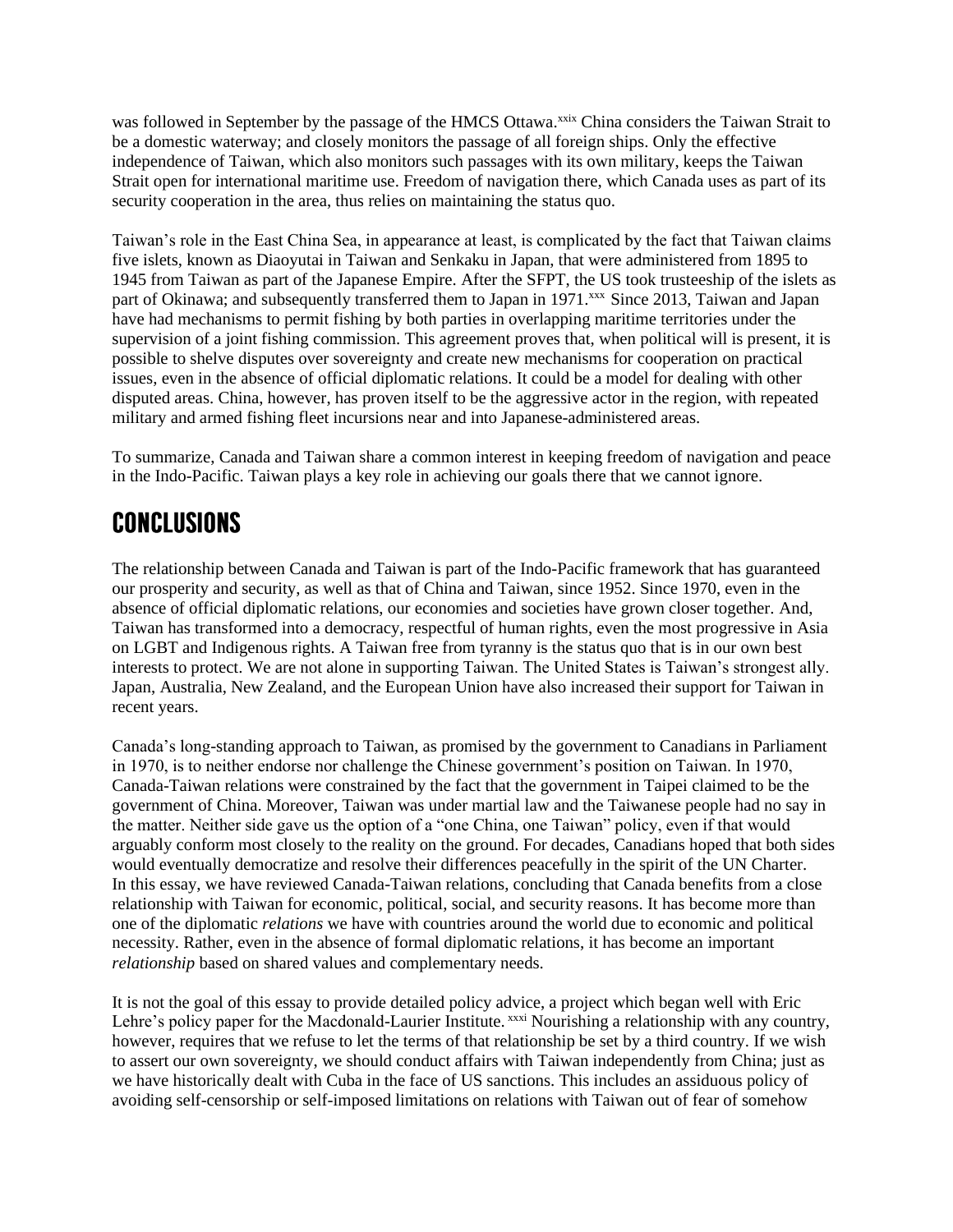offending China. Canada has already done well by supporting Taiwan's meaningful participation in the WHA and ICAO, and we can do more. Negotiating a FIPA and supporting Taiwan's entry into the CTPTT would be good next steps. Likewise, we can promote scientific cooperation on pragmatic issues like climate change and biodiversity.

Security relations, highlighted by Lehre, should be a priority. As a small country, we best support Taiwan as part of our security commitments for a Free and Open Indo-Pacific by strengthening our military relations with Japan, Australia, India, the US, and other allies. It is a good sign that we participate in bilateral exercises with Japan (KAEDEX) and the multilateral RIMPAC exercise near Hawaii. We exercise leadership when our navy carries out Freedom of Navigation actions in the region. The goal is to be prepared for the possibility of a Chinese military actions, but it is even better to prevent it through collective deterrence with our allies.

China will surely protest even the smallest changes, as they did when the Netherlands changed the name of their delegation in Taiwan from the "Netherlands Trade and Investment Office" to the "Netherlands Office Taipei" in April 2020. As a sovereign state, Canada has a right to make similar decisions; it is the work of our diplomats to explain them. We need to encourage China to continue in a win-win scenario of peace, dialogue, and mutual respect, while we stand firm on our own goals. We can agree to disagree, just as we do on certain issues with the US. On occasions, we may have to remind China gently and privately that we have never endorsed their position on Taiwan. We should let Chinese leaders know that we appreciate their restraint so far; but make it clear that our policy of not challenging them depends on the maintenance of peace across the Taiwan Strait.

Most importantly, we need a serious, long-term discussion among Canadians about the future of Canada-Taiwan relations in the changing circumstances of Taiwan's democratization, China's military assertiveness, and the novel situation of pandemics and climate change. We need serious discussions with government officials, elected political leaders, scholars, and private sector actors. This is the time when flexible Track II discussions with Taiwanese counterparts would also be productive. If we wish to deter Chinese aggression while maintaining the status quo of prosperity, security, democracy and human rights in the Indo-Pacific, Taiwan has a crucial role to play. We should do our best to seize the opportunity and nourish that relationship as best as we can.

ii Staff, "Indigenous peoples of Taiwan tell Xi Jinping that they've never given up their rightful claim to sovereignty," *Georgia Straight*, accessed 23 August, 2020, [https://www.straight.com/news/1189736/indigenous](https://www.straight.com/news/1189736/indigenous-peoples-taiwan-tell-xi-jinping-theyve-never-given-their-rightful-claim)[peoples-taiwan-tell-xi-jinping-theyve-never-given-their-rightful-claim](https://www.straight.com/news/1189736/indigenous-peoples-taiwan-tell-xi-jinping-theyve-never-given-their-rightful-claim)

<sup>v</sup> Central Intelligence Agency, "Taiwan," *The World Factbook*, accessed 24 August,

<sup>i</sup> Xi Jinping, "Working Together to Realize Rejuvenation of the Chinese Nation and Advance China's Peaceful Reunification," Speech at the Meeting Marking the 40th Anniversary of the Issuance of the Message to Compatriots in Taiwan, accessed 23 August, 2020, [http://www.gwytb.gov.cn/m/news/201904/t20190412\\_12155846.htm](http://www.gwytb.gov.cn/m/news/201904/t20190412_12155846.htm)

iii Tsai Ying-wen, "Statement on China's President Xi's 'Message to Compatriots in Taiwan'," Office of the President, ROC, accessed 23 August, 2020, <https://english.president.gov.tw/News/5621>

iv Liang Pei-chi, Li Wan-yu and Matthew Mazzetta, "Cross-strait harmony better than hostility: Taipei mayor," *Focus Taiwan*, accessed 24 August, 2020, <https://focustaiwan.tw/cross-strait/202007220019>

<sup>2020,</sup> <https://www.cia.gov/library/publications/the-world-factbook/docs/rankorderguide.html> vi John Hilliker, *Canada's Department of External Affairs, vol. 2*. (Montréal: McGill-Queen's University Press, 1995), 55-56.

vii Mitchell Sharp, *Which Reminds Me: A Memoir* (Toronto: University of Toronto Press, 1994), pp. 204-205.

viii Linda Chao and Ramon h. Myers, *The First Chinese Democracy: Political Life in the Republic of China on Taiwan*, Baltimore, MD: Johns Hopkins University Press, 1998; Bruce Jacobs, *Democratizing Taiwan*, Boston: Brill. 2012.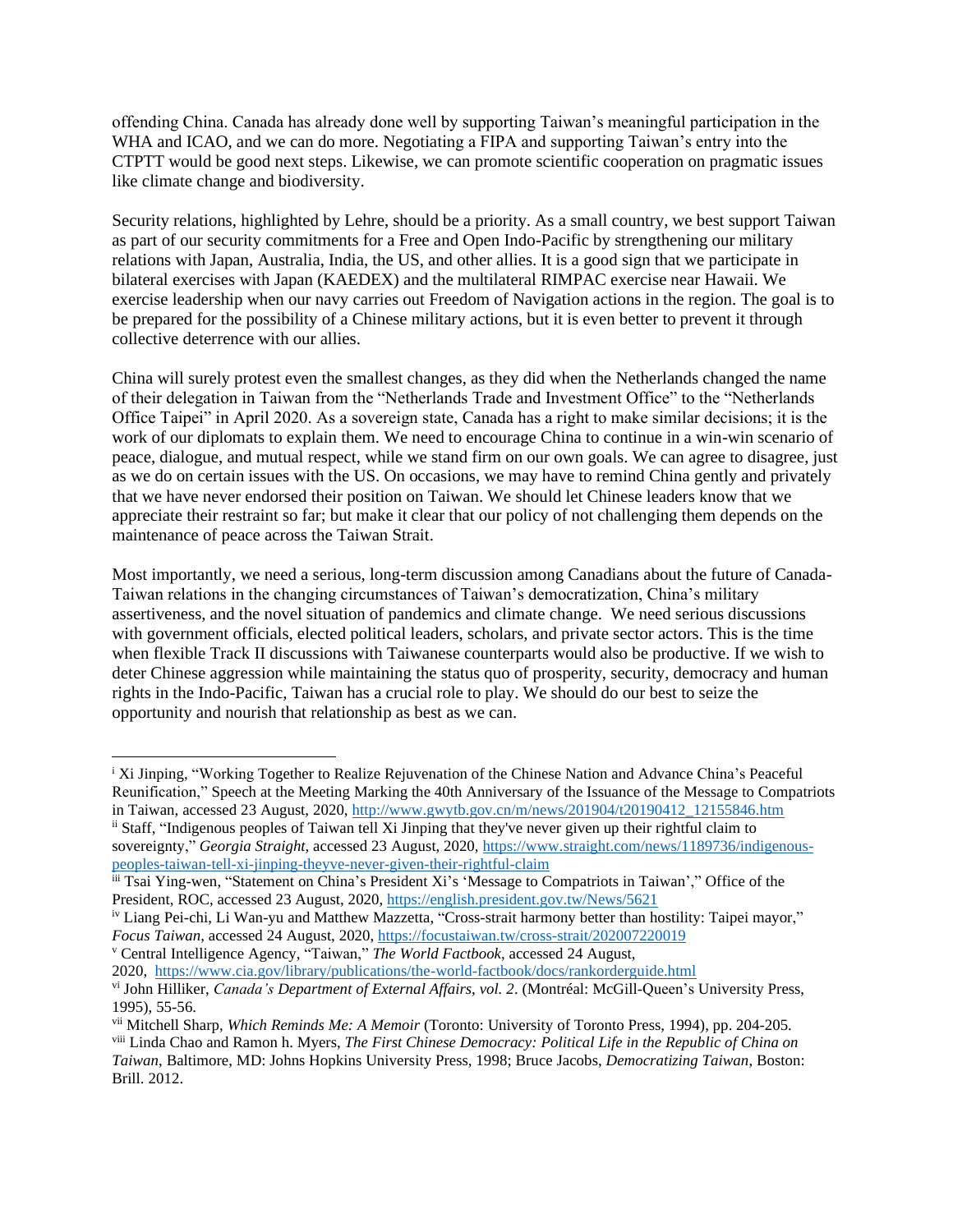ix Lu Yi-hsuan and Dennis Xie, "New high of 83.2% see themselves as Taiwanese: poll", *Taipei Times*, 25 February 2020, p. 1, https://www.taipeitimes.com/News/front/archives/2020/02/25/2003731565

x J. Michael Cole, "Taiwan: Between the Extremes of War and Abandonment", *MLI Commentary*,

xi Judith A. LaRocque, "OECD and Canada: Celebrating 50 years of co-operation," *OECD Observer*, https://oecdobserver.org/news/fullstory.php/aid/3520/OECD\_and\_Canada:\_Celebrating\_50\_years\_of\_cooperation.html

xii Government of Canada, "Canada-Taiwan fact sheet," *Canada and the world*, accessed 24 August, 2020, [https://www.international.gc.ca/country-pays/fact\\_sheet-fiche\\_documentaire/taiwan.aspx?lang=eng](https://www.international.gc.ca/country-pays/fact_sheet-fiche_documentaire/taiwan.aspx?lang=eng)

xiii The Canadian Press, "China says faulty masks a 'contractual' matter that has been fixed," *CTV News*, accessed 24 August, 2020, [https://www.ctvnews.ca/health/coronavirus/china-says-faulty-masks-a-contractual-matter-that-has](https://www.ctvnews.ca/health/coronavirus/china-says-faulty-masks-a-contractual-matter-that-has-been-fixed-1.4924148)[been-fixed-1.4924148](https://www.ctvnews.ca/health/coronavirus/china-says-faulty-masks-a-contractual-matter-that-has-been-fixed-1.4924148)

xiv Sean Boynton, "Coronavirus: 500,000 surgical masks donated to Canada from Taiwan," *Global News*, accessed 24 August, 2020, <https://globalnews.ca/news/6909700/coronavirus-canada-taiwan-masks/>

<sup>xv</sup> The other two agreements are the General Agreement on Tariffs and Trade, and the General Agreement on Trade in Service. Government of Canada, "Trade and investment agreements by country," *Business and industry*, accessed 24 August, 2020, [https://www.international.gc.ca/trade-commerce/trade-agreements-accords-commerciaux/agr](https://www.international.gc.ca/trade-commerce/trade-agreements-accords-commerciaux/agr-acc/index.aspx?lang=eng)[acc/index.aspx?lang=eng](https://www.international.gc.ca/trade-commerce/trade-agreements-accords-commerciaux/agr-acc/index.aspx?lang=eng)

xvi Taipei Economic and Cultural Office in Canada, "MOU on Cooperation of Telecommunication Technology between Taiwan and Canada renewed," *Events*, accessed 24 August, 2020,

[https://www.tmeccc.org/ca\\_en/post/7980.html](https://www.tmeccc.org/ca_en/post/7980.html) 

xvii Central News Agency, "Taiwan, Canada ink working holiday MOU," *Newsroom Formosa*, accessed 24 August, 2020, <http://newsroomformosa.blogspot.com/2010/04/taiwan-canada-ink-working-holiday-mou.html>

xviii Department of finance Canada, "Arrangement Between the Canadian Trade Office in Taipei and the Taipei Economic and Cultural Office in Canada for the Avoidance of Double Taxation and the Prevention of Fiscal Evasion with Respect to Taxes on Income," Tax Treaties, accessed 24 August, 2020,

[https://www.canada.ca/en/department-finance/programs/tax-policy/tax-treaties/country/taiwan-arrangement-](https://www.canada.ca/en/department-finance/programs/tax-policy/tax-treaties/country/taiwan-arrangement-2016.html)[2016.html.](https://www.canada.ca/en/department-finance/programs/tax-policy/tax-treaties/country/taiwan-arrangement-2016.html)

xix Freedom House, "Global Freedom Scores," *Freedom in the world report*, accessed 24 August, 2020, <https://freedomhouse.org/countries/freedom-world/scores>

xx Government of Canada, "Canadian Technology Accelerator – Taiwan," *Trade Commissioner Service*, accessed 24 August, 2020, <https://www.tradecommissioner.gc.ca/cta-atc/taiwan.aspx>

xxi Bombardier, "Bombardier finalise un contrat de fourniture d'un système de métro à Taiwan d'une valeur de 729 millions \$," *Media*, accessed 24 August, 2020, [https://www.bombardier.com/fr/media/nouvelles/detail.1451](https://www.bombardier.com/fr/media/nouvelles/detail.1451-bombardier-finalizes-contract-for-the-supply-of-a-729-million-rapid-transit-system-in-taiwan.bombardiercom.html?filter-bu=transport&f-year=all&f-month=all&f-type=pr&show-by-page=50&page=1) [bombardier-finalizes-contract-for-the-supply-of-a-729-million-rapid-transit-system-in-](https://www.bombardier.com/fr/media/nouvelles/detail.1451-bombardier-finalizes-contract-for-the-supply-of-a-729-million-rapid-transit-system-in-taiwan.bombardiercom.html?filter-bu=transport&f-year=all&f-month=all&f-type=pr&show-by-page=50&page=1)

[taiwan.bombardiercom.html?filter-bu=transport&f-year=all&f-month=all&f-type=pr&show-by-page=50&page=1](https://www.bombardier.com/fr/media/nouvelles/detail.1451-bombardier-finalizes-contract-for-the-supply-of-a-729-million-rapid-transit-system-in-taiwan.bombardiercom.html?filter-bu=transport&f-year=all&f-month=all&f-type=pr&show-by-page=50&page=1). <sup>xxii</sup> At the time of writing the Johns Hopkins Center for Disease control counted 487 cases and seven deaths

attributed to COVID-19 in Taiwan. Johns Hopkins University Center for Systems Science and Engineering, "COVID-19 Dashboard," *Coronavirus Resource Center*, accessed 24 August, 2020,

<https://coronavirus.jhu.edu/map.html>

xxiii Anon.,"How much trade transits the South China Sea?" *China Power*, accessed 24 August, 2020, [https://chinapower.csis.org/much-trade-transits-south-china-sea/.](https://chinapower.csis.org/much-trade-transits-south-china-sea/)

xxiv Japan Ministry of Defense, *Defense White Paper 2020*, 3, accessed 24 August, 2020, [https://www.mod.go.jp/e/publ/w\\_paper/wp2020/DOJ2020\\_Digest\\_EN.pdf](https://www.mod.go.jp/e/publ/w_paper/wp2020/DOJ2020_Digest_EN.pdf)

xxv Tan Chuanyi, "Jiefangjun junji raotai shi yizhong xiaohaozhan: Taiwan neng hao duojiu (PLA military aircraft bypassing a war of attrition: How long can Taiwan manage?),"*Duowei xinwen*, accessed 24 August, 2020, [https://blog.dwnews.com/post-](https://blog.dwnews.com/post-1367191.html?fbclid=IwAR1dDq6QRsX3SsflMLxDwQ60kSssf1bNlxgtu0qRM_bc2IqC2tbJClEma_o)

[1367191.html?fbclid=IwAR1dDq6QRsX3SsflMLxDwQ60kSssf1bNlxgtu0qRM\\_bc2IqC2tbJClEma\\_o](https://blog.dwnews.com/post-1367191.html?fbclid=IwAR1dDq6QRsX3SsflMLxDwQ60kSssf1bNlxgtu0qRM_bc2IqC2tbJClEma_o)

xxvi Chen Mu-Min Chen, "Taiwan and the South China Sea," in *Handbook of Contemporary Taiwan*, ed. Gunter Schubert (London: Routledge, 2016), 499-512.

xxvii Leonard Hamme, "Taiwan and Itu Aba (Taiping): Creating an 'Island for all' in the South China Sea," *International Journal of Taiwan Studies* 3, no. 1 (2020), 93-111.

xxviii Mathew Fisher, "Canada's Transit of the Taiwan Strait," *Commentary*, Canadian Global Affairs Institute, accessed 24 August, 2020, [https://www.cgai.ca/canadas\\_transit\\_of\\_the\\_taiwan\\_strait](https://www.cgai.ca/canadas_transit_of_the_taiwan_strait)

https://macdonaldlaurier.ca/files/pdf/20200922\_Cole\_COMMENTARY\_FWeb.pdf